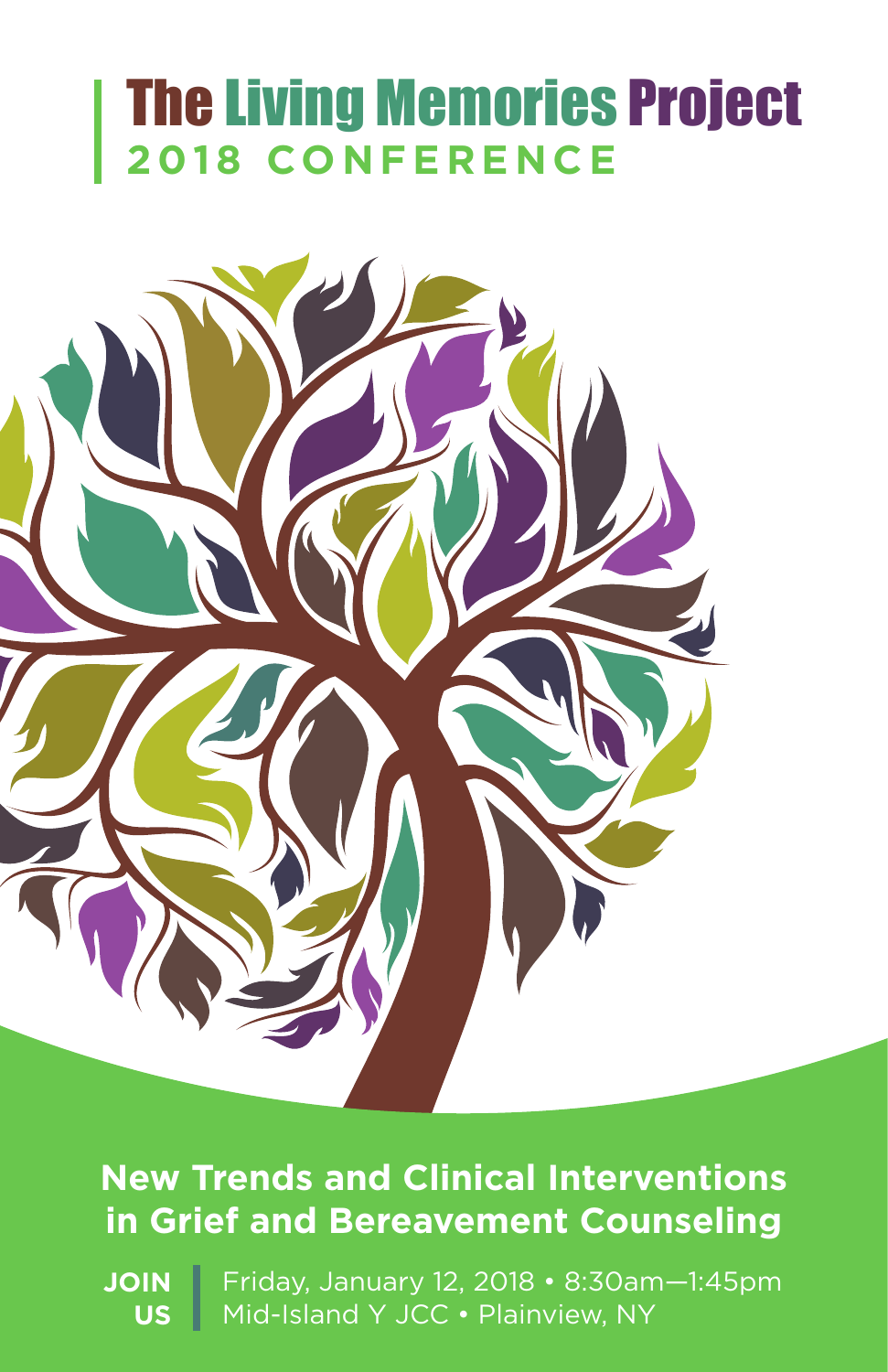**JASA Partners In Dignity, Mid-Island Y JCC and Fordham University Graduate School of Social Services are pleased to offer:**

#### **The 2nd Annual Living Memories Project Conference:**

**New Trends and Clinical Interventions in Grief and Bereavement Counseling on Long Island**

The conference will be held on **Friday, January 12, 2018 from 8:30AM–1:45PM**  at the Mid-Island Y JCC 45 Manetto Hill Rd, Plainview, NY 11803



Meryl Ain embarked on The Living Memories Project after she lost both her father and mother within 18 months. Together with her husband Stewart and her brother Arthur M. Fischman, they set out to learn how others celebrated how their loved ones lived, rather than focusing on how they died.

The Living Memories Project details, through interviews, anecdotes, essays, poems and photographs, the many ways that both ordinary individuals and celebrities incorporate the presence of their departed loved ones into their lives. Some who have shared their stories describe instances when they strongly and viscerally felt their loved one's presence, while others have drawn upon rituals or created a tangible memorial to comfort themselves.





Graduate School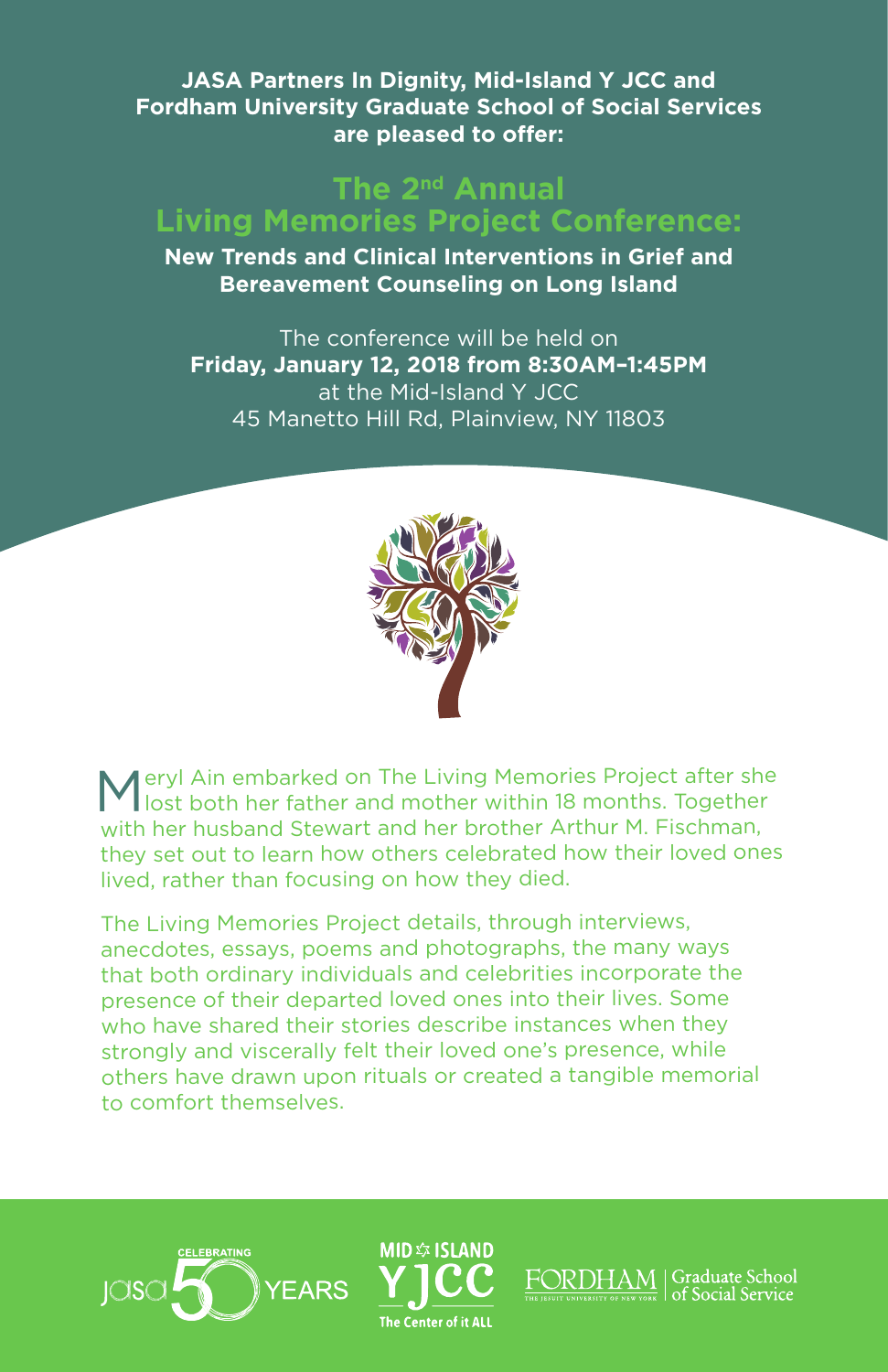# **Who Should Attend?**

### **The intended audience includes:**

Social workers, psychologists, nurses, clergy, mental health practitioners, chaplains, creative arts therapists, educators, students and volunteers.

The main objective of the conference is for the participants to come away with new tools to provide professional, competent and compassionate care to those who are grieving or bereft.

## **Social workers will receive 4 CEHs for this conference. All sessions are approved.**

Fordham University Graduate School of Social Service is recognized by The NY State Education Department's State Board for Social Work as an approved provider of continuing education for licensed social workers — #0066.



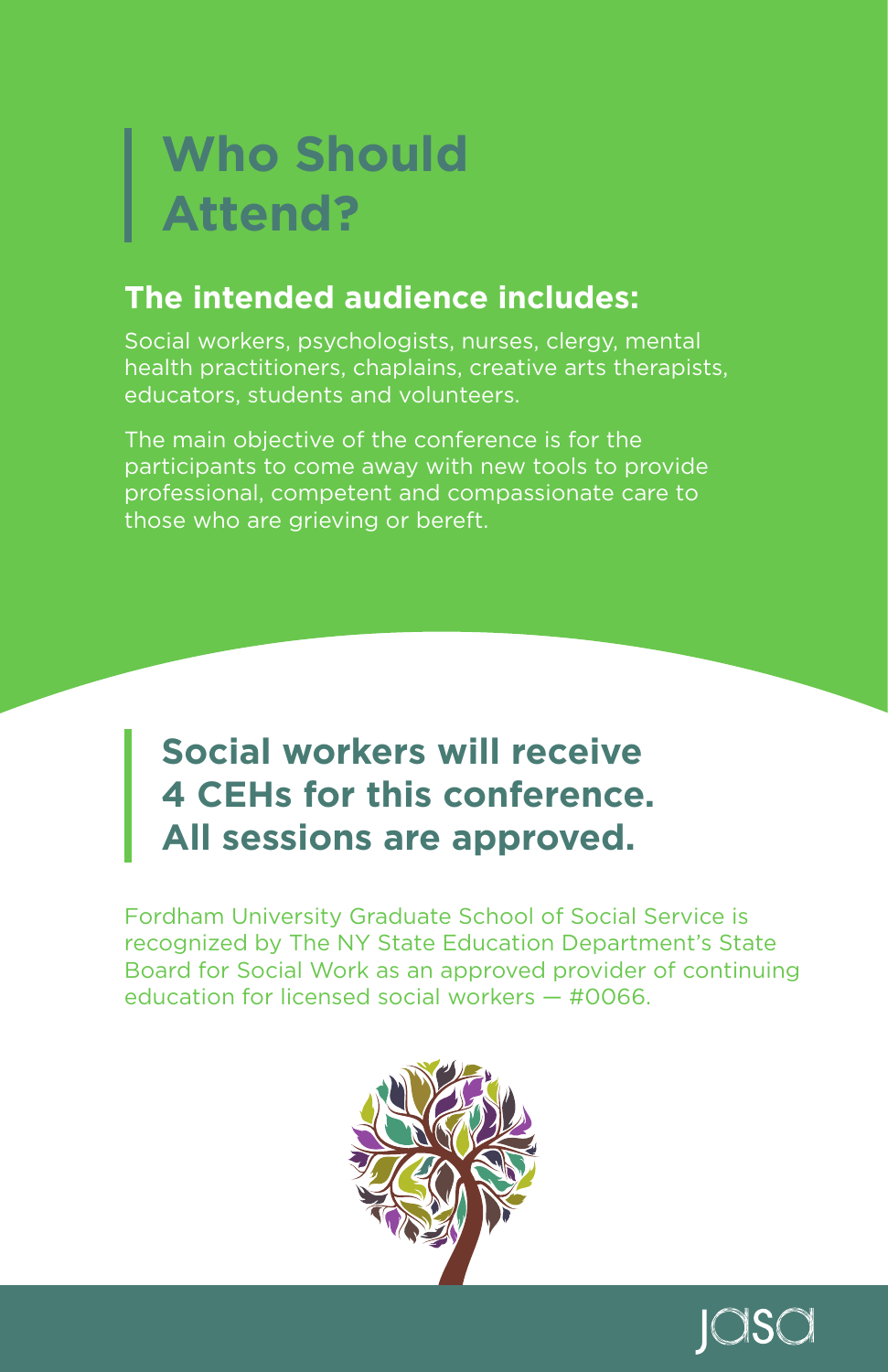## **CONFERENCE AGENDA**

### **8:30—9:00 AM Registration and Breakfast with Exhibitors**

#### **9:00—9:30 AM Welcome Remarks**

- **Lori Hardoon,** LCSW—Director, JASA—Partners In Dignity
- **Alan Cohen,** Chief Health Program Officer, JASA
- **Rick Lewis,** Chief Executive Officer-Mid-Island Y JCC
- **Meryl Ain,** Ed. D.—Co-Author of *The Living Memories Project: Legacies That Last* and Author of *My Living Memories Project Journal*

## **9:30—11:30 AM KEYNOTE**

#### **Dr. Kenneth Doka**

#### **CHALLENGING THE PARADIGM: NEW UNDERSTANDINGS OF GRIEF**

The presentation explores the most current theoretical perspectives on loss and grief, emphasizing six areas where understandings of grief have been challenged and developed. The presentation would be useful to a range of professionals who counsel the bereaved including psychologists, counselors, clergy, social workers, nurses and other health care workers, as well as educators, teachers and school-based personnel. In addition, it would benefit individuals who offer education on loss, grief, dying or death.

### **11:30 AM—12:00 PM Break with Exhibitors**

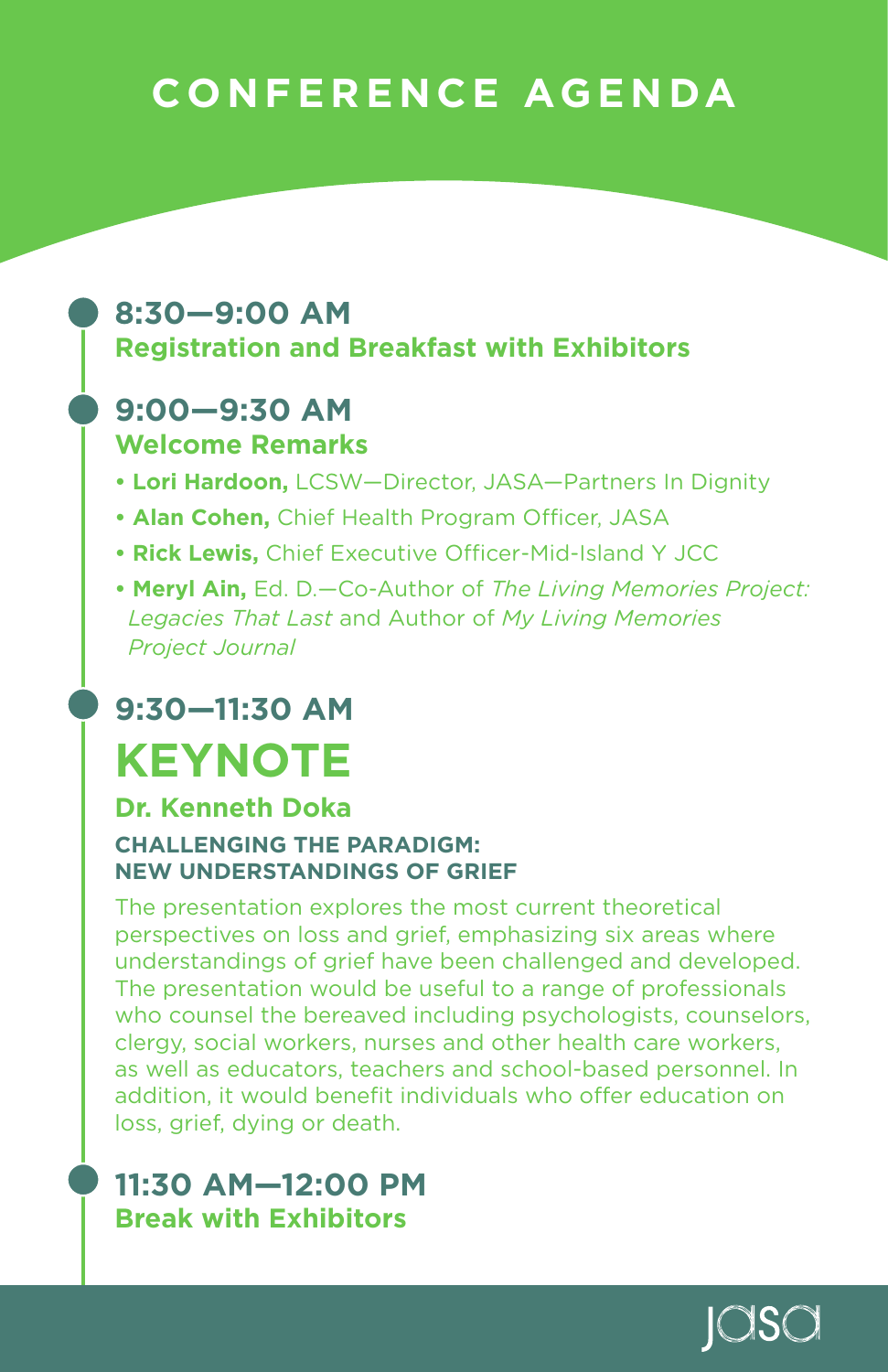## **ABOUT DR. DOKA, KEYNOTE SPEAKER**

The Kenneth J. Doka is a Professor of Gerontology at the Graduate School of The College of New Rochelle and Senior Consultant to the Hospice Foundation of America Graduate School of The College of New Rochelle and Senior Consultant to the Hospice Foundation of America. A prolific author, Dr. Doka's 27 books include *Grieving Beyond Gender: Understanding the Ways Men and Woman Mourn; Counseling Individuals with Life-Threatening Illness, Living with Grief: Ethical Dilemmas at the End of Life, Living with Grief: Alzheimer's Disease, Living with Grief: Coping with Public Tragedy and Disenfranchised Grief: New Directions, Challenges, and Strategies for Practice.* In addition to these books, he has published over 100 articles and book chapters. Dr. Doka is editor of both *Omega: The Journal of Death and Dying* and *Journeys: A Newsletter to Help in Bereavement.*

Dr. Doka was elected President of the Association for Death Education and Counseling in 1993. In 1995, he was elected to the Board of Directors of the International Work Group on Dying, Death and Bereavement and served as chair from 1997- 1999. The Association for Death Education and Counseling presented him with an Award for "Outstanding Contributions in the Field of Death Education" in 1998. In 2000, Scott and White presented him an award for "Outstanding Contributions to Thanatology and Hospice." His Alma Mater Concordia College presented him with their first "Distinguished Alumnus Award." In 2006, Dr. Doka was grandfathered in as a Mental Health Counselor under NY State's first licensure of counselors.

Dr. Doka has keynoted conferences throughout North America as well as Europe, Asia, Australia and New Zealand. He participates in the annual Hospice Foundation of America Teleconference and has appeared on CNN and Nightline. In addition, he has served as a consultant to medical, nursing, funeral service and hospice organizations as well as businesses and educational and social service agencies. Dr. Doka is an ordained Lutheran minister.

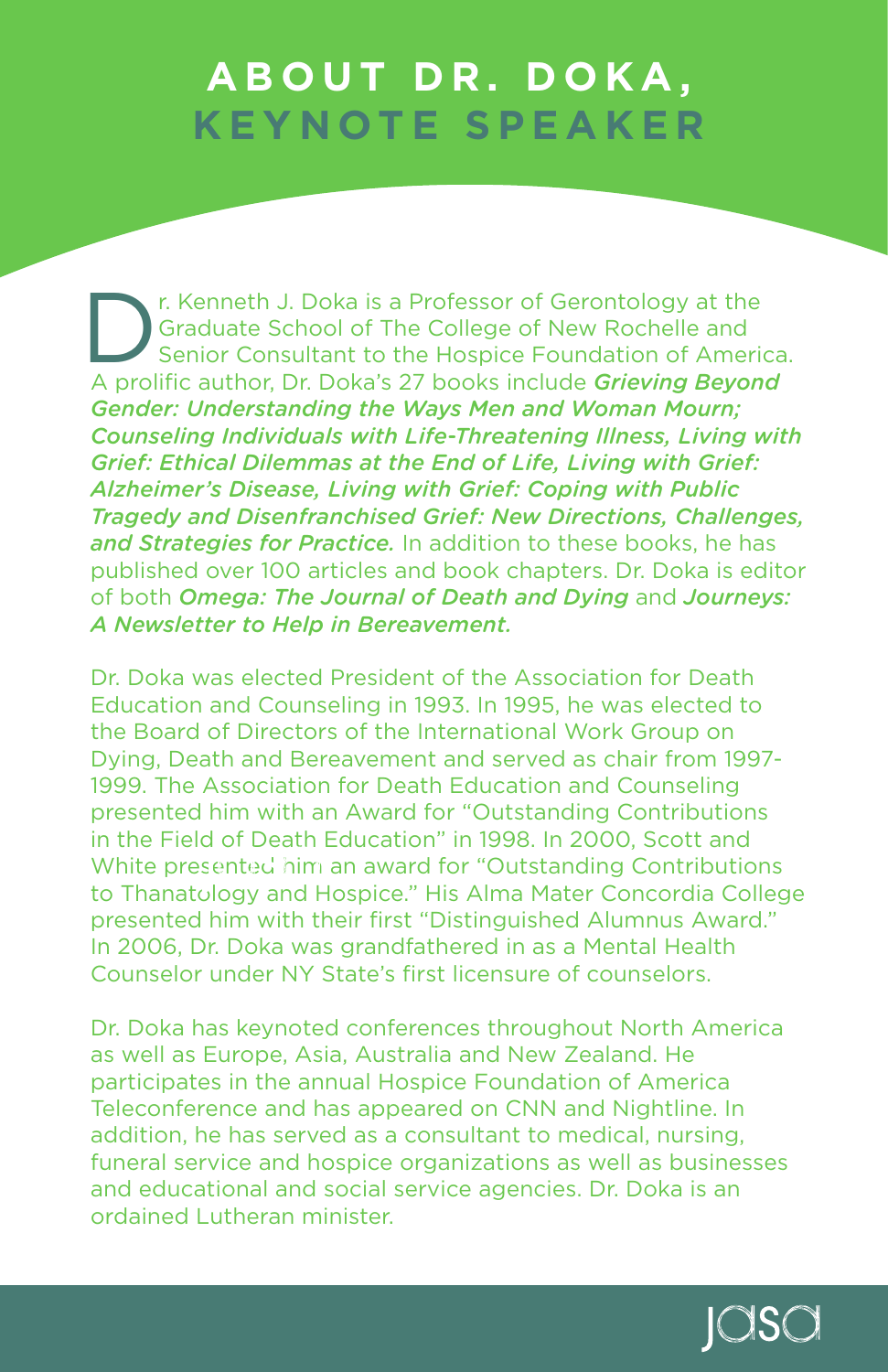## **12:00–1:30 PM**

### **Session 1: Crisis of Faith**

A panel of distinguished religious leaders and an expert social worker will discuss how despite a crisis of faith. people can oftentimes draw strength from their beliefs in coping with a loss.

#### **Panelists:**

**Imam Elhadi Barry** is an imam and a teacher of the Quran and Islamic studies to both adults and children in the community. He is the full time imam at Harlem Hospital Center and the chaplain at Presbyterian Brooklyn Methodist Hospital on Sundays.

**Rabbi Rachmiel Rothberger** currently serves as the Jewish community liaison and as a Jewish chaplain at Calvary Hospital and Calvary Hospice.

**Meredith Lisagor** has a M Div from Union Theological Seminary (UTS) with an emphasis in psychiatry & religion and is an ordained Interfaith minister and a board certified chaplain with more than 17 years of experience in geriatric and palliative care ministry.

**Repa Dorje Odzer/Justin von Bujdoss** is a Buddhist chaplain, the founder/director of the New York Tsurphu Goshir Dharma Center (goshir.org), and the North American Dharma Center of His Eminence Goshir Gyaltsab Rinpoche. He is currently staff chaplain for the New York City Department of Corrections.

**Judith Pollack, LCSW** is currently private practitioner and past Clinical Coordinator for Partners In Dignity.

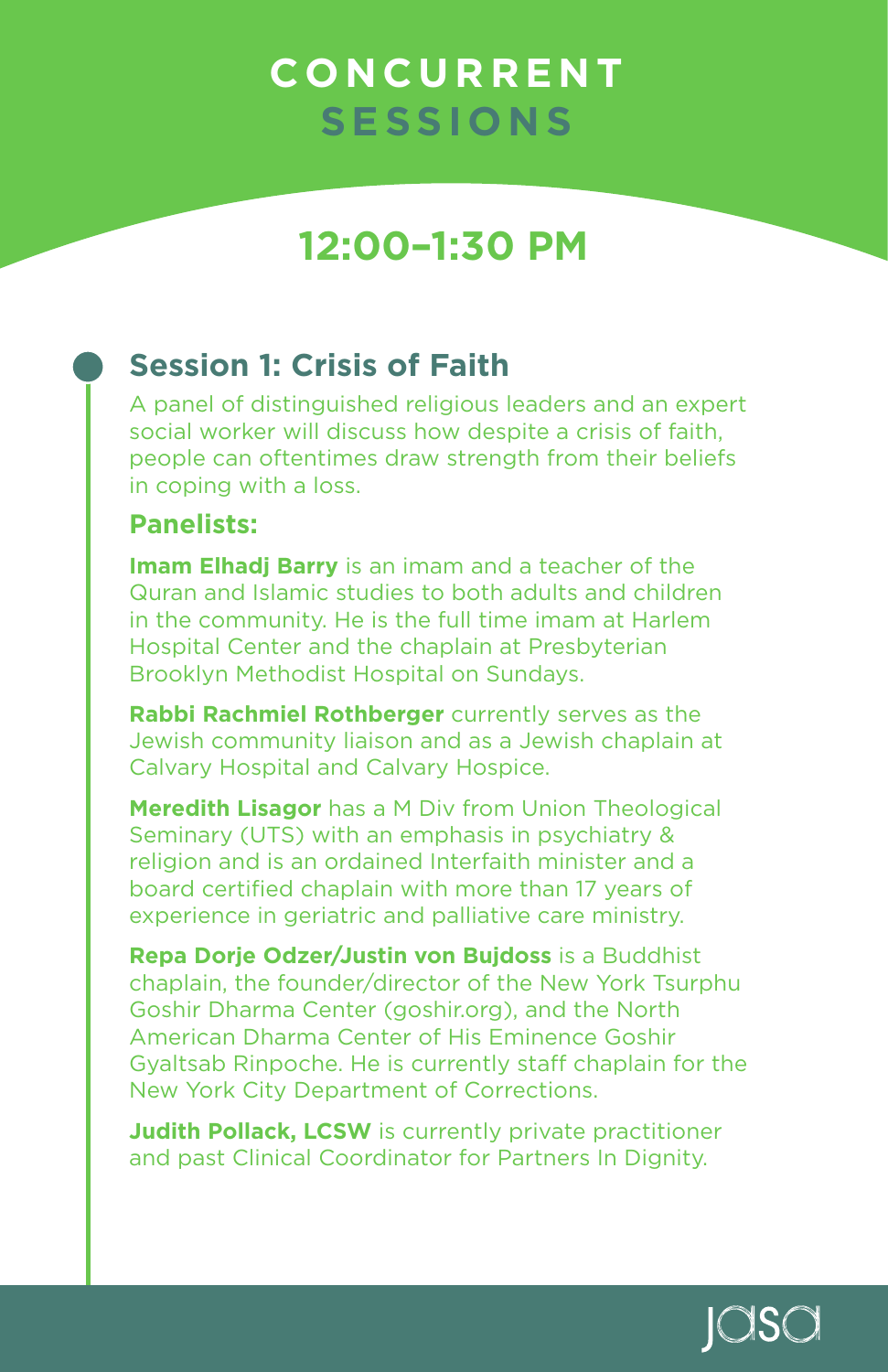## **12:00–1:30 PM**

### **Session 2: Children's Grief Grieving in the Context of Child Development and the Facilitation of Healthy Coping**

One in five children will experience the death of someone that is close to them by the age of 18. This workshop is designed to provide practical information about age appropriate grief reactions.

#### **Presenter:**

**Michelle Graff, LCSW** is clinical director of the COPE Foundation. bereavement specialist and certified Resolve Through Sharing Coordinator at Good Shepard Hospice and palliative care social worker for Catholic Health Services.

### **Session 3: From Traumatic Loss to Connection and Hope**

This workshop will explore the impact of the traumatic and unexpected loss of a loved one. It will consider that the impact of such loss is physical, psychological, neurophysiological and interpersonal. The workshop will discuss the stages of recovery from a traumatic event and the personal process of grieving. It will also draw upon contemporary relational psychology to understand the grief process as a journey from loss to reconnection and from pain to resilience and hope.

#### **Presenter:**

**Dr. Suzanne B. Phillips, Psy.D.** is a licensed psychologist and psychoanalysis. She is an adjunct professor of clinical psychology at LIU Post, trauma/disaster chair for the Suffolk County Psychological Association and a clinician for The Soldiers Project Long Island.

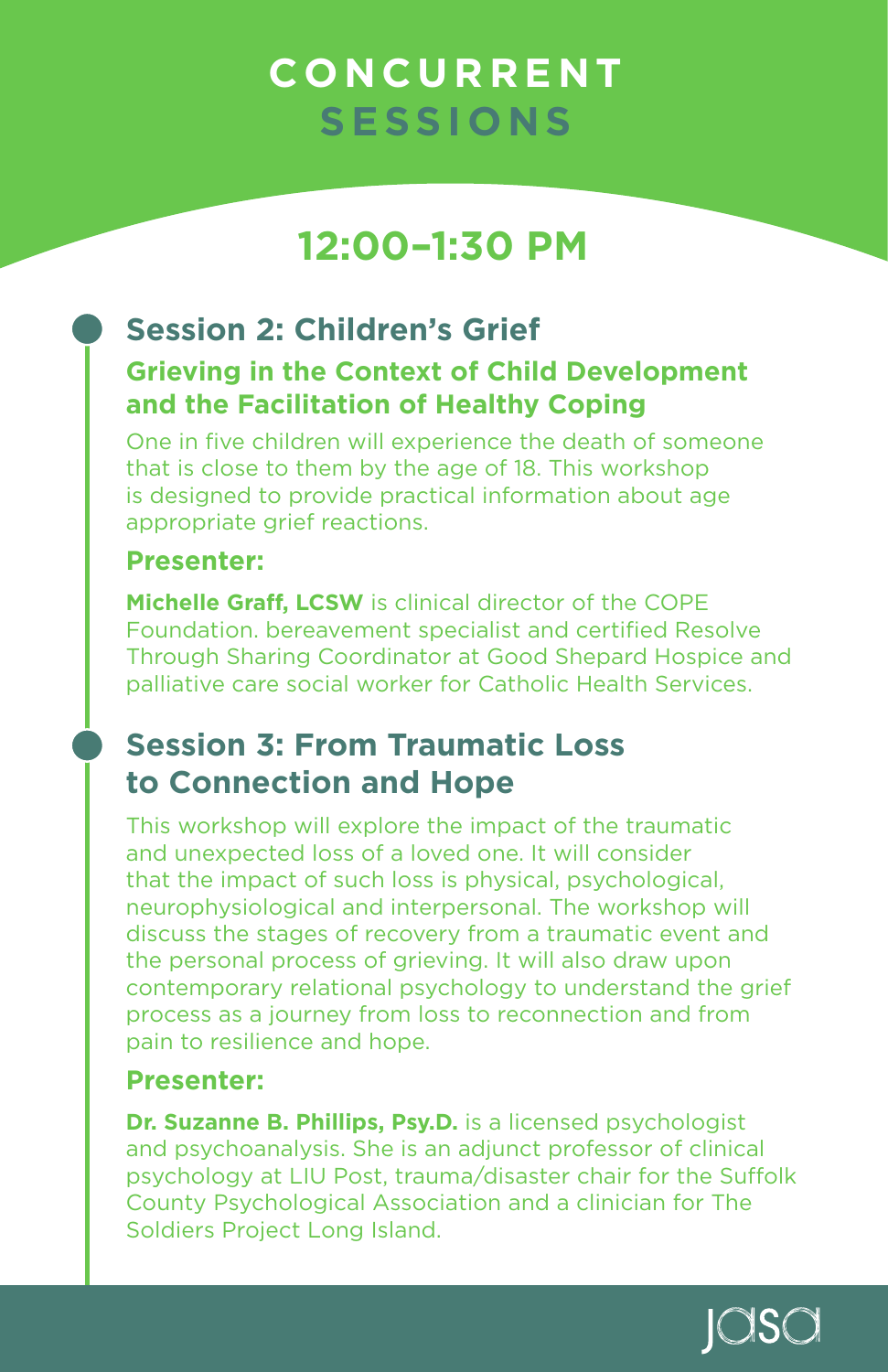## **12:00–1:30 PM**

### **Session 4: Grief—The First Year**

This workshop will discuss how hospice bereavement departments follow up with family and friends during the first year after the death of a loved-one. Addressing Dr. Elizabeth Kubler-Ross model of "Five Stages of Grief & Loss" as well as the Dr. J. William Worden model of "Four Tasks of Grief," risk assessments through the lens of strengths and resilience. We will review the various types of bereavement interventions and how they are applied to maximize coping ability.

#### **Presenters:**

**Walter Fendrich, LCSW-R** is the bereavement coordinator of the Hospice of New York.

**Marguerite Metzendorf, ACSW, LCSW-R, ACHP-SW, CT** is the director of integrative medicine, bereavement and creative arts services, MJHS Hospice and Palliative Care.

### **Session 5: Bereavement: Why a Group?**

**Group Therapy and the Bereavement Process**

Many who are bereaved seek clinical support during this difficult time in their lives. Grievers often question, "Why a group?" or "Am I right for a group?" Clinicians also struggle with these questions for their clients as well as how to best develop and facilitate groups. Participants in this workshop will learn about group therapy and its significant place in the bereavement process. This workshop will review the literature on group therapy as well as discuss types of bereavement groups, who is appropriate for groups and who is not, and how groups are organized and facilitated. Assessment tools and therapeutic techniques will be illustrated using the model of a spousal/partner loss bereavement group.

#### **Presenter:**

**Gillian Rittmaster, LMSW** is the coordinator of the Pathways to Care (PTC) program at Westchester Jewish Community Services (WJCS).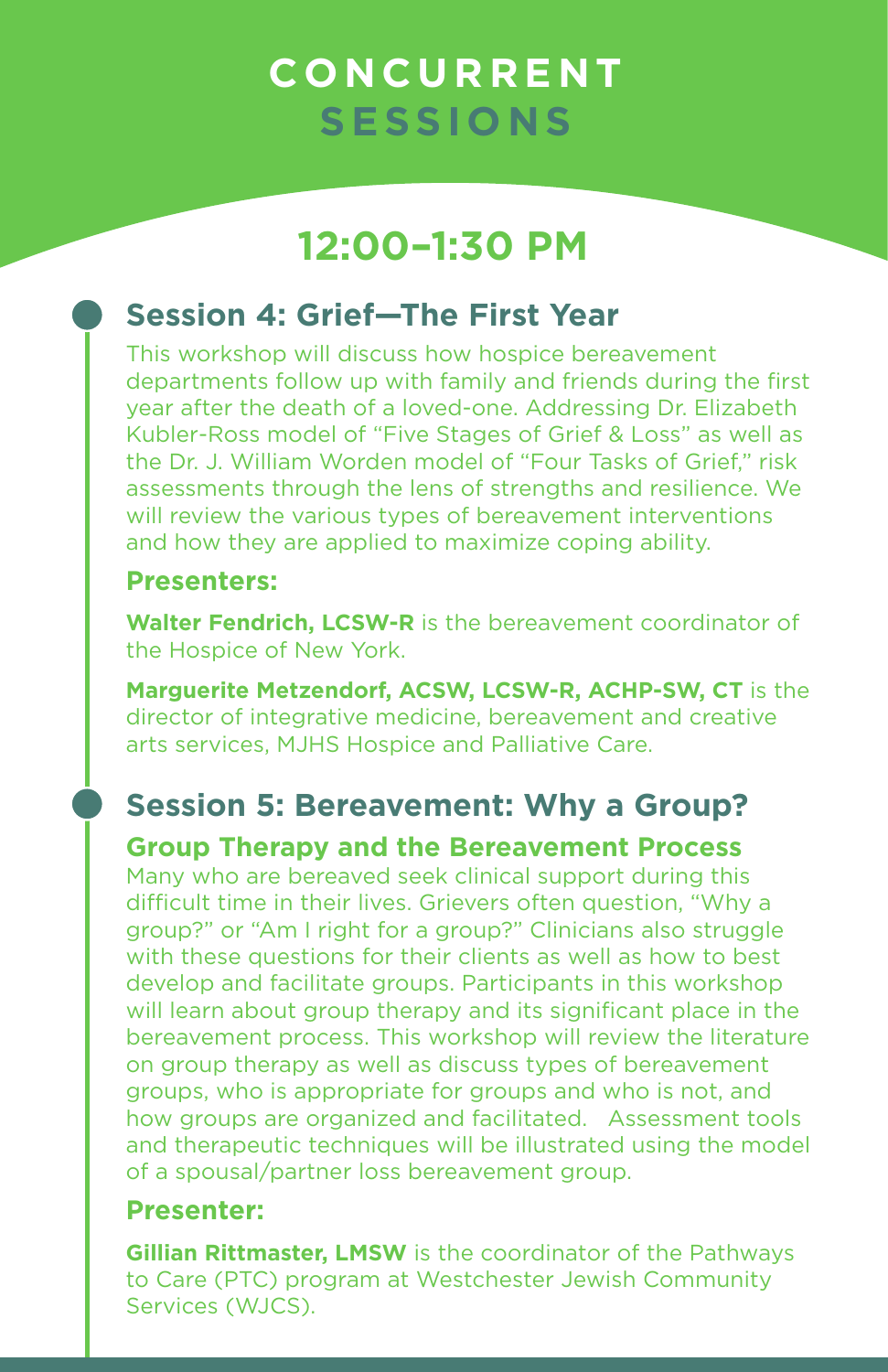## **12:00–1:30 PM**

### **Session 6: The Application of Music Therapy in Grief, Bereavement, and Loss for Patients and Families**

This workshop will discuss the role of music therapists in the area of grief and loss. Across the U.S., music as a therapeutic tool has been utilized to help people heal from loss. Throughout time, it has been mentioned in literature from the Bible to Shakespeare to modernity. A therapist working in the area of grief and loss helps patients, family members and important loved ones to process feelings related to death and dying and uses a variety of music therapy methods in this work.

#### **Presenter:**

**Pamela Carlton, MS, MT-BC** is a board-certified clinical music therapist with a background in medical, psychiatric and hospice music therapy. Pam is an adjunct instructor of music therapy at Molloy College, teaching and supervising undergraduate and graduate music therapy students.

> **1:30—1:45 PM Distribution of CEHs and Collection of Evaluations**

> > **E N D O F CONFERENCE**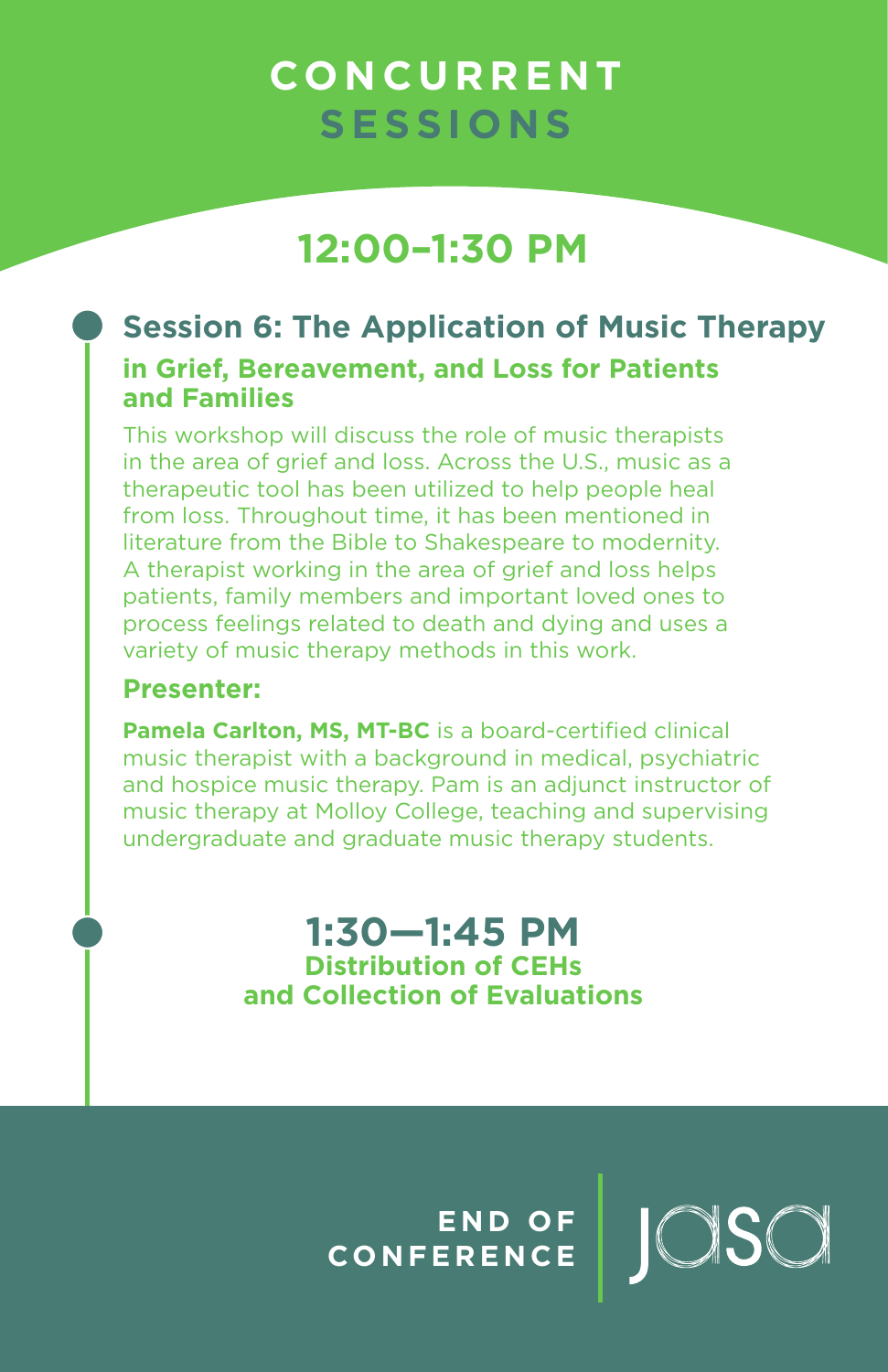# The Living Memories Project **2018 CONFERENCE**

### **Registration Form**

Please register quickly, as space is limited.

| <b>Professionals</b> |  |  |
|----------------------|--|--|
|                      |  |  |

\$40.00 in advance by January 10<sup>th</sup> \$50.00 at the door \$35.00 for 4 SW CEHs *(additional fee)* **Students** Full-time Students: \$15 *(Please bring your student ID)*

#### Name:\_\_\_\_\_\_\_\_\_\_\_\_\_\_\_\_\_\_\_\_\_\_\_\_\_\_\_\_\_\_\_\_\_\_\_\_\_\_\_\_\_\_\_\_\_\_\_\_\_\_\_\_\_\_\_\_\_

| Address: |                                         |
|----------|-----------------------------------------|
|          | State: _____ Zipcode: _________________ |
| Phone:   |                                         |

#### **Concurrent Session Selections:**

| 1 <sup>st</sup> Choice: |  |  |  |
|-------------------------|--|--|--|
| 2 <sup>nd</sup> Choice: |  |  |  |



**Please make checks payable to: JASA** Mail registration form with payment to: **JASA Partners in Dignity** c/o Mid-Island Y JCC 45 Manetto Hill Road • Plainview, NY 11803

**Or Register online at:**  www.jasa.org/events/conferences

#### **FOR MORE INFORMATION, CONTACT:**

**Lori Hardoon,** LCSW Director, JASA–Partners In Dignity 347-547-7127 • lhardoon@jasa.org

**Maria Lever,** LMSW, Clinical Coordinator, JASA–Partners In Dignity 347-547-7176 • mlever@jasa.org